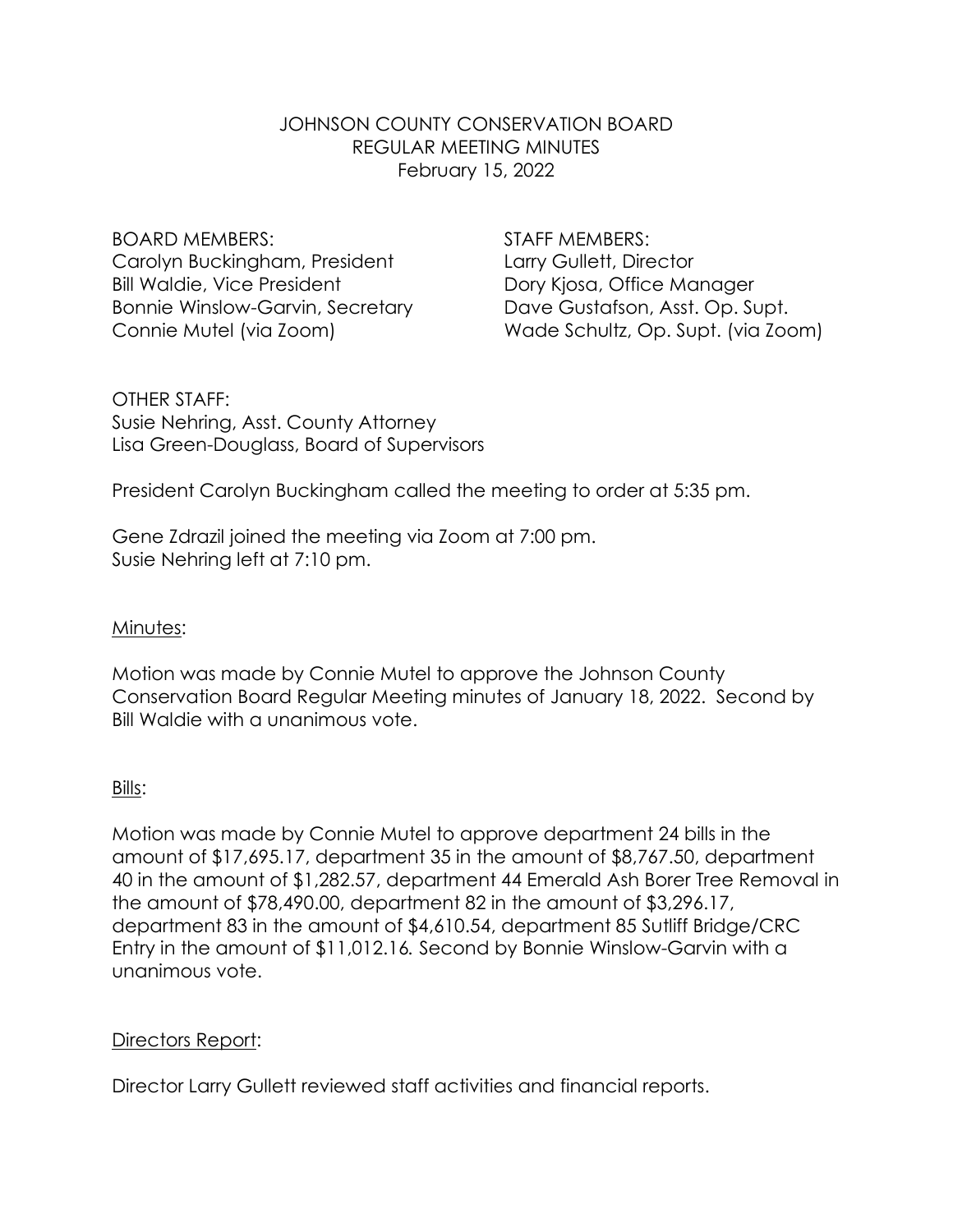## Discussion by Public:

No public present.

Business:

1. Discussion/Action – Authorization for the fall 2022 special zone deer hunt for Kent Park.

Motion was made by Bill Waldie to authorize the special zone deer hunt for the fiscal year 2023. Second by Bonnie Winslow-Garvin with a unanimous vote.

2. Discussion/Action – Update on the Melloy property acquisition and use agreement with RARE.

Discussion only.

3. Discussion/Action – Current legislative issues related to County Conservation Boards.

Motion was made by Bill Waldie to adopt the resolution stating that Johnson County Conservation Board is opposed to the Senate Study Bill #3134 because it is inconsistent with the IWILL constitutional amendment that passed with a super majority of Iowa voters in 2010. Second by Bonnie Winslow-Garvin with a roll call vote as follows: Waldie, aye; Winslow-Garvin, aye; Zdrazil, aye; Buckingham, aye; Mutel, aye.

4. Discussion/Action – Update on the campground shower house and wastewater system project and review the project timeline.

Discussion only.

5. Discussion/Action – Review the Director evaluation document and process to be implemented at the June Board meeting.

Discussion only.

6. Discussion/Action - Closed session regarding potential purchase of particular real estate. Possible closed session per 21.5(1)(j) Code of Iowa to discuss purchase of particular real estate where premature disclosure could be reasonably expected to increase the price the governmental body would have to pay for that property.